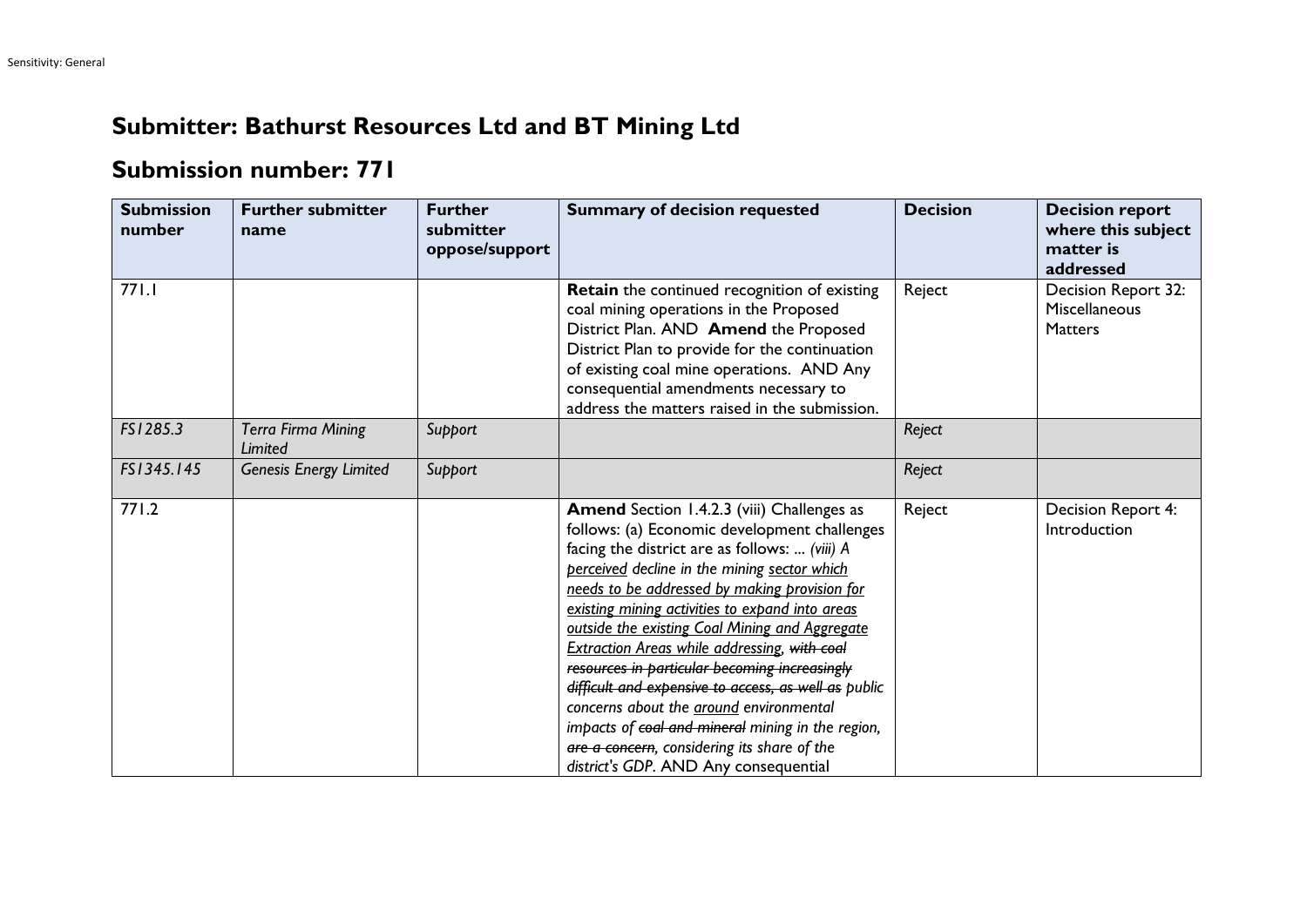| <b>Submission</b><br>number | <b>Further submitter</b><br>name            | <b>Further</b><br>submitter<br>oppose/support | <b>Summary of decision requested</b>                                                                                                                                                                                                                                                                                                                                                                                                                                                                                                                                                                                                                                                                 | <b>Decision</b> | <b>Decision report</b><br>where this subject<br>matter is<br>addressed |
|-----------------------------|---------------------------------------------|-----------------------------------------------|------------------------------------------------------------------------------------------------------------------------------------------------------------------------------------------------------------------------------------------------------------------------------------------------------------------------------------------------------------------------------------------------------------------------------------------------------------------------------------------------------------------------------------------------------------------------------------------------------------------------------------------------------------------------------------------------------|-----------------|------------------------------------------------------------------------|
|                             |                                             |                                               | amendments necessary to address the<br>matters raised in the submission.                                                                                                                                                                                                                                                                                                                                                                                                                                                                                                                                                                                                                             |                 |                                                                        |
| FS1285.4                    | <b>Terra Firma Mining</b><br><b>Limited</b> | Support                                       |                                                                                                                                                                                                                                                                                                                                                                                                                                                                                                                                                                                                                                                                                                      | Reject          |                                                                        |
| FS1345.146                  | <b>Genesis Energy Limited</b>               | Support                                       |                                                                                                                                                                                                                                                                                                                                                                                                                                                                                                                                                                                                                                                                                                      | Reject          |                                                                        |
| 771.3                       |                                             |                                               | Retain Section 1.4.3(a) The Rural<br>Environment as notified.                                                                                                                                                                                                                                                                                                                                                                                                                                                                                                                                                                                                                                        | Reject          | Decision Report 4:<br>Introduction                                     |
| FS1285.5                    | <b>Terra Firma Mining</b><br><b>Limited</b> | Support                                       |                                                                                                                                                                                                                                                                                                                                                                                                                                                                                                                                                                                                                                                                                                      | Reject          |                                                                        |
| 771.4                       |                                             |                                               | Retain Section 1.4.3.1 Rural activities as<br>notified.                                                                                                                                                                                                                                                                                                                                                                                                                                                                                                                                                                                                                                              | Reject          | <b>Decision Report 4:</b><br>Introduction                              |
| 771.5                       |                                             |                                               | Retain Section 1.4.3.2 Protecting the rural<br>environment as notified.                                                                                                                                                                                                                                                                                                                                                                                                                                                                                                                                                                                                                              | Reject          | Decision Report 4:<br>Introduction                                     |
| FS1285.6                    | <b>Terra Firma Mining</b><br><b>Limited</b> | Support                                       |                                                                                                                                                                                                                                                                                                                                                                                                                                                                                                                                                                                                                                                                                                      | Reject          |                                                                        |
| 771.6                       |                                             |                                               | <b>Amend</b> Section 1.5.7.7 Energy as follows: (a)<br>The district plan recognises the national and<br>regional importance of existing energy resources<br>and infrastructure, which include coalfields, coal<br>mines, Huntly Power Station, gas, electricity<br>transmission, and coal conveyance facilities, as<br>well as renewable energy. The plan addresses the<br>positive and adverse effects of energy<br>infrastructure and development and makes<br>provision for the continued supply of coal by<br>recognising and making provision for future<br>expansion of existing coal mines. AND Any<br>consequential amendments necessary to<br>address the matters raised in the submission. | Reject          | Decision Report 4:<br>Introduction                                     |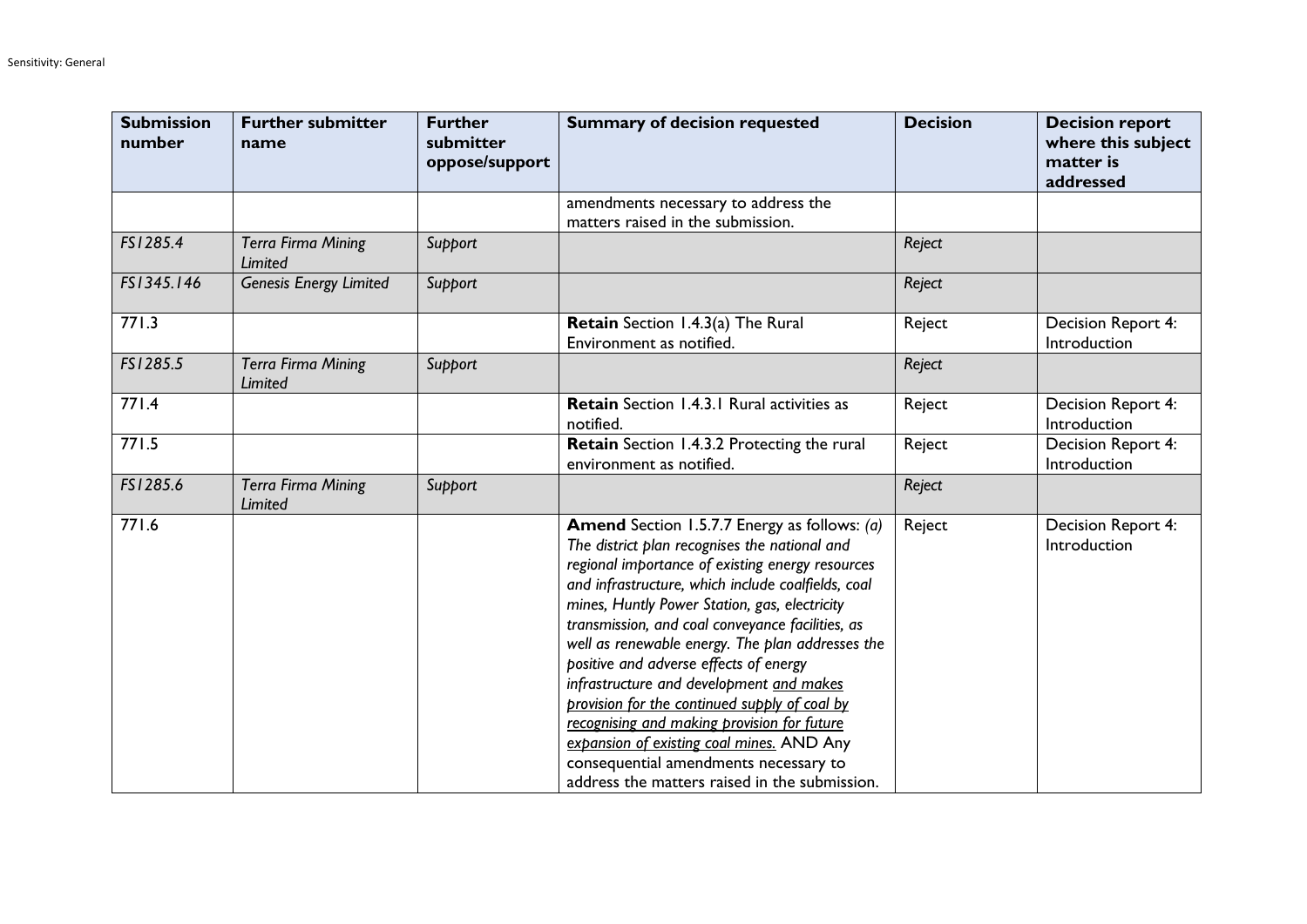| <b>Submission</b><br>number | <b>Further submitter</b><br>name     | <b>Further</b><br>submitter<br>oppose/support | <b>Summary of decision requested</b>                                                                                                                                                                                                                                                                                                                                                                                | <b>Decision</b> | <b>Decision report</b><br>where this subject<br>matter is<br>addressed |
|-----------------------------|--------------------------------------|-----------------------------------------------|---------------------------------------------------------------------------------------------------------------------------------------------------------------------------------------------------------------------------------------------------------------------------------------------------------------------------------------------------------------------------------------------------------------------|-----------------|------------------------------------------------------------------------|
| FS1345.147                  | <b>Genesis Energy Limited</b>        | Support                                       |                                                                                                                                                                                                                                                                                                                                                                                                                     | Reject          |                                                                        |
| 771.7                       |                                      |                                               | Delete the Significant Natural Area overlay<br>from areas within the Rotowaro coal mining<br>licence 37 355, ancillary coal mining licence<br>37 155/01, mining permit 60 422, exploration<br>permits 40 698 and 56 220 and the extended<br>Rotowaro coalfield areas. AND Any<br>consequential amendments necessary to<br>address the matters raised in the submission.                                             | Accept in Part  | Decision Report 9:<br>Significant Natural<br>Areas                     |
| FS1293.140                  | Department of<br>Conservation        | Oppose                                        |                                                                                                                                                                                                                                                                                                                                                                                                                     | Accept in part  |                                                                        |
| 771.8                       |                                      |                                               | Amend the Proposed District Plan to ensure<br>that where an activity is regionally significant<br>and cannot be located other than where it is<br>proposed, provisions for offsets should be<br>considered as mitigation for adverse effects<br>on areas of Significant Natural Areas which<br>cannot be avoided. AND Any consequential<br>amendments necessary to address the<br>matters raised in the submission. | Accept in Part  | Decision Report 9:<br>Significant Natural<br>Areas                     |
| 771.9                       |                                      |                                               | Retain Policy 4.7.11(b) Reverse Sensitivity as<br>notified.                                                                                                                                                                                                                                                                                                                                                         | Accept in Part  | <b>Decision Report 32:</b><br>Miscellaneous<br><b>Matters</b>          |
| FS1285.7                    | <b>Terra Firma Mining</b><br>Limited | Support                                       |                                                                                                                                                                                                                                                                                                                                                                                                                     | Accept in Part  |                                                                        |
| 771.10                      |                                      |                                               | <b>Amend Policy 5.3.7(a)(iii) Reverse sensitivity</b><br>effects as follows: (a) Recognise the following<br>features are typical of the rural environment and<br>the effects are accepted and able to be managed:<br>(iii) Existing mineral extraction and processing                                                                                                                                               | Accept in Part  | Decision Report 22:<br><b>Rural Zone</b>                               |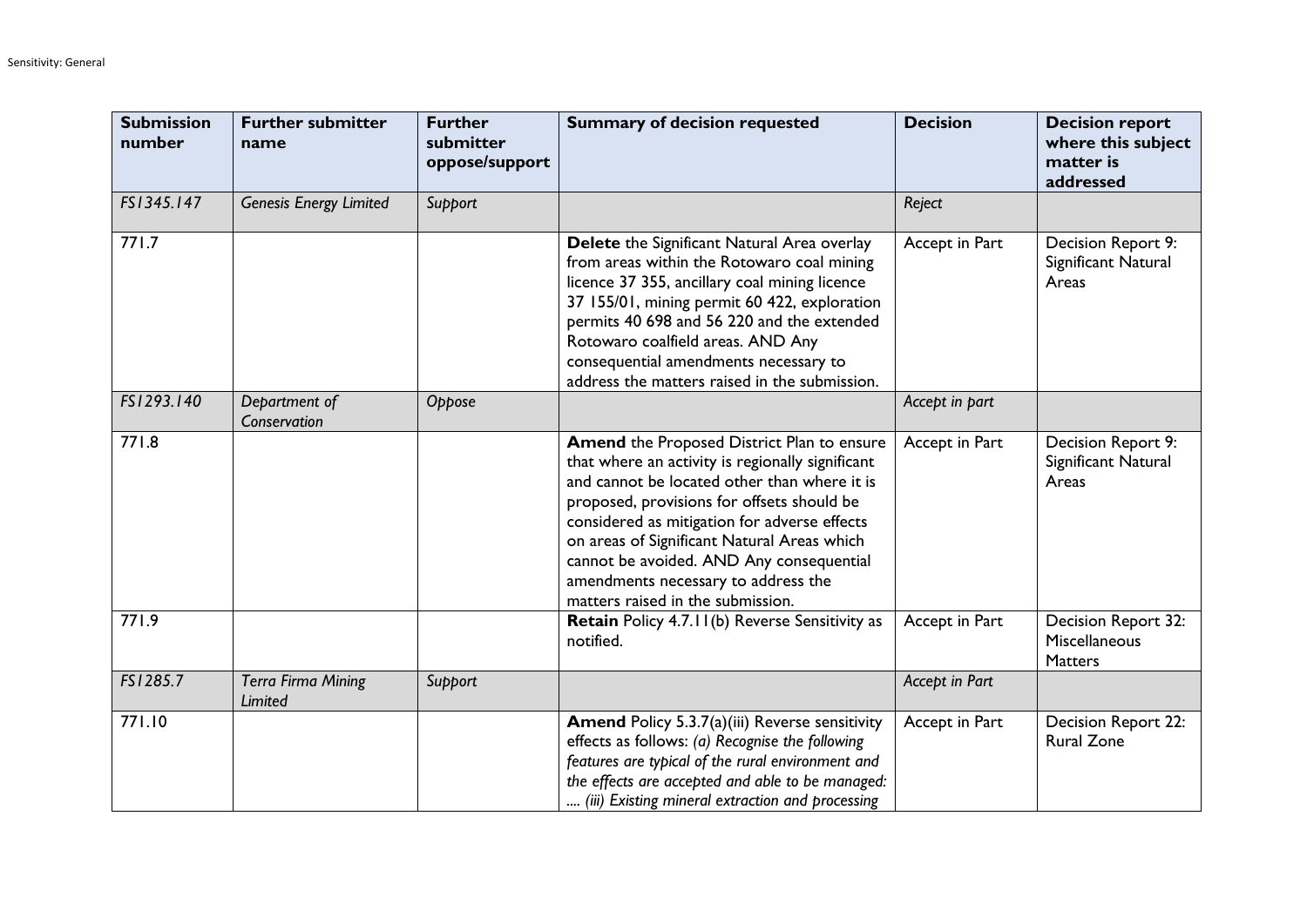| <b>Submission</b><br>number | <b>Further submitter</b><br>name      | <b>Further</b><br>submitter<br>oppose/support | <b>Summary of decision requested</b>                                                                                                                                                                                                                                                                                                                                                                                                                                                                                                                                                                                                                                                                                                                                                                                                                                             | <b>Decision</b> | <b>Decision report</b><br>where this subject<br>matter is<br>addressed |
|-----------------------------|---------------------------------------|-----------------------------------------------|----------------------------------------------------------------------------------------------------------------------------------------------------------------------------------------------------------------------------------------------------------------------------------------------------------------------------------------------------------------------------------------------------------------------------------------------------------------------------------------------------------------------------------------------------------------------------------------------------------------------------------------------------------------------------------------------------------------------------------------------------------------------------------------------------------------------------------------------------------------------------------|-----------------|------------------------------------------------------------------------|
|                             |                                       |                                               | activities and future extraction and processing<br>activities within Coal Mining Resource Areas:<br>AND Any consequential amendments<br>necessary to address the matters raised in the<br>submission.                                                                                                                                                                                                                                                                                                                                                                                                                                                                                                                                                                                                                                                                            |                 |                                                                        |
| FS1285.8                    | <b>Terra Firma Mining</b><br>Limited  | Support                                       |                                                                                                                                                                                                                                                                                                                                                                                                                                                                                                                                                                                                                                                                                                                                                                                                                                                                                  | Accept in Part  |                                                                        |
| FS1292.39                   | <b>McPherson Resources</b><br>Limited | Support                                       |                                                                                                                                                                                                                                                                                                                                                                                                                                                                                                                                                                                                                                                                                                                                                                                                                                                                                  | Accept in Part  |                                                                        |
| FS1334.39                   | Fulton Hogan Limited                  | Support                                       |                                                                                                                                                                                                                                                                                                                                                                                                                                                                                                                                                                                                                                                                                                                                                                                                                                                                                  | Accept in Part  |                                                                        |
| 771.11                      |                                       |                                               | <b>Add</b> a new clause (iii) to Policy 5.4.2(b)<br>Access to minerals and extractive industries<br>as follows: (b) Protect access to, and extraction<br>of, mineral resources by:  (iii) Identifying the site<br>of a potential coal extractive industry within the<br>Coal Mining Resource Area on the plaNning<br>maps. AND Add a definition for "Coal<br>Mining Resource Area" to Chapter 13:<br>Definitions as follows: Coal Mining Resource<br>Area means an area identified on the planning<br>maps. AND Add a Coal Mining Resource<br>Area Overlay to the Planning Maps to areas<br>subject to significant coal deposits in the<br>Waikato District and as a minimum this<br>should cover the indicative Rotowaro<br>Coalfield as attached in the original<br>submission. AND Any consequential<br>amendments necessary to give effect to Coal<br>Mining Resource Areas. | Accept in Part  | Decision Report 22:<br><b>Rural Zone</b>                               |